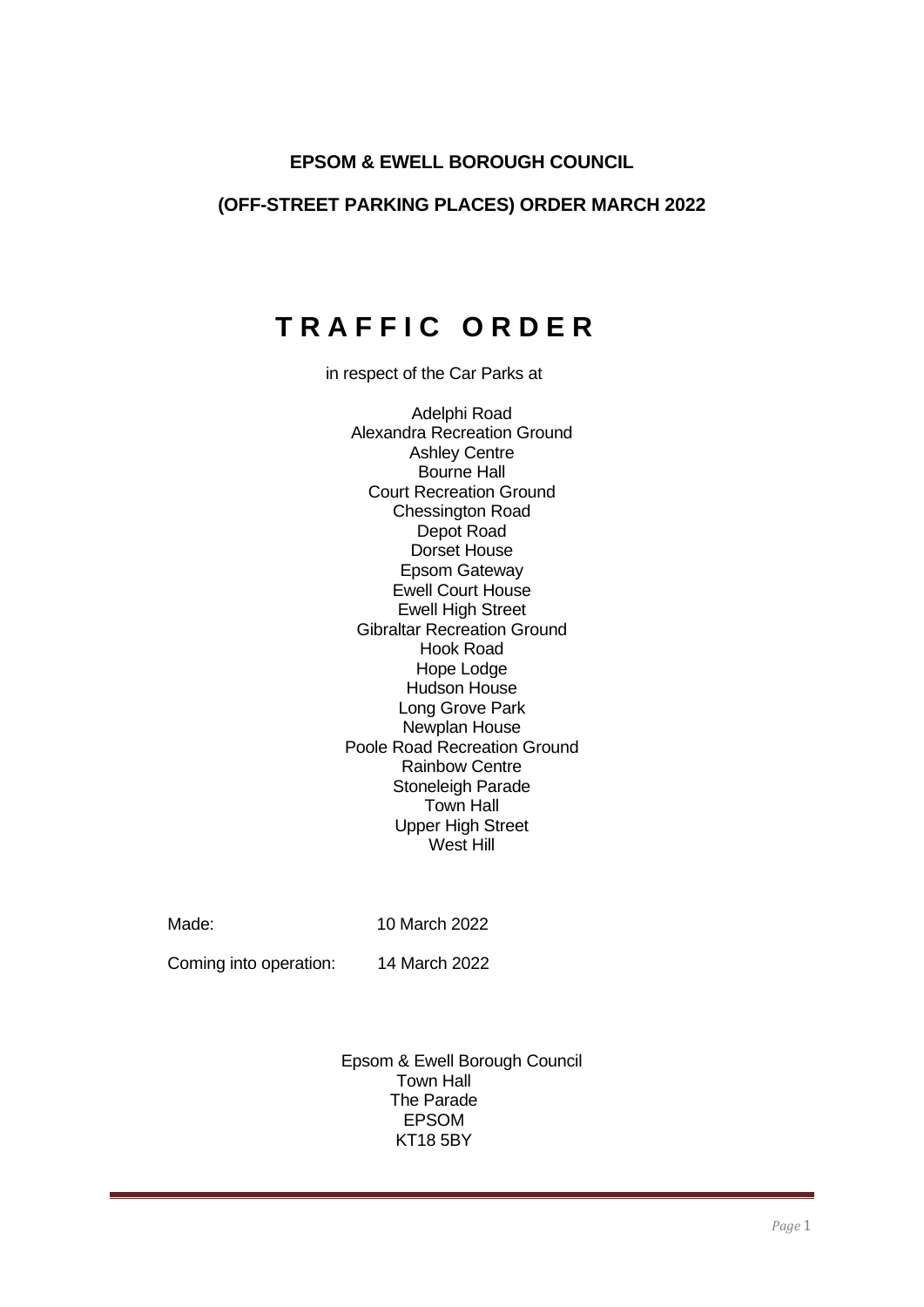# **EPSOM & EWELL BOROUGH COUNCIL**

# **(Off-Street Parking Places) ORDER MARCH 2022**

The Council of the Borough of Epsom and Ewell in exercise of its powers under Section 32, 35 and Part IV of Schedule 9 of the Road Traffic Regulation Act 1984 as amended ("the 1984 Act") and under the Traffic Management Act 2004 as amended ("the 2004 Act") and of all other enabling powers, with the consent of the Surrey County Council in accordance with Section 39(3) of the 1984 Act and after consultation with the Chief Officer of Police in accordance with Part III of Schedule 9 to the 1984 Act hereby make the following Order:

### **PART I**

### **GENERAL**

### Commencement, Citation and Revocation

- 1. This Order shall come into operation on the **14** day of **MARCH Two Thousand and Twenty Two** and may be cited as the Epsom & Ewell Borough Council (Off-Street Parking Places) Order March 2022.
- 2. The Epsom & Ewell Borough Council (Off Street Parking Places) Order April 2020 and all amendments and variations are hereby revoked.

#### Interpretation

3. In this Order except where the context otherwise requires the following expressions have the meanings hereby respectively assigned to them: -

"**Article"** means an article of this Order

"**charging days**" in relation to a Parking Place means those days which are specified in column 4 of any item in Part I of the Schedule during which parking charges apply;

**"charging hours**", in relation to a Parking Place means the period as specified as such in column 5 of Part I of the Schedule at each Parking Place during which a daily charge is required to be paid

**"CEO**" means a Civil Enforcement Officer appointed and authorised by the Council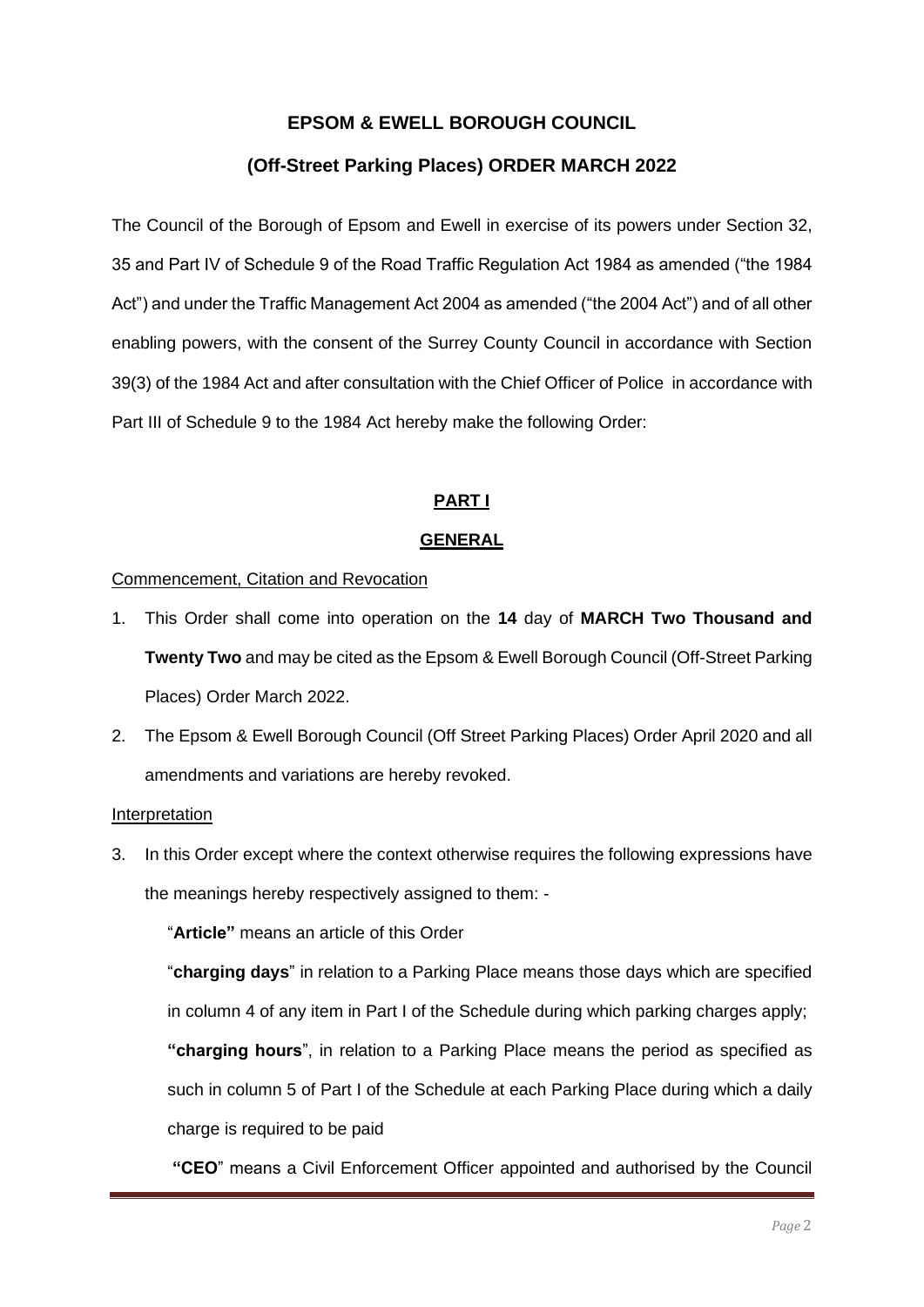under the provisions of the Traffic Management Act 2004 or other person authorised by or on behalf of the Council to supervise the Parking Places and enforce the restrictions imposed by this Order;

**"Council"** means Epsom and Ewell Borough Council

**"disabled person's parking bay**" means a bay within a Parking Place identified by surface markings and/or other signage, for the parking (at any time) of vehicles displaying valid a disabled person's badge;

"**disabled person's badge and disabled person**" has the same meaning as in the Disabled Persons (Badges for Motor Vehicles) (England and Wales) Regulations 2000 "**disabled person's vehicle**" has the same meaning as in the Local Authorities' Traffic Orders (Exemptions for Disabled Persons) (England and Wales) Regulations 2000 **"driver"** in relation to a vehicle waiting in a Parking Place means the person driving the vehicle at the time it was left in the Parking Place;

**"expiry time**" is the time indicated on the Pay and Display Ticket and is the time by which the parking period for which the parking ticket was paid for or obtained has expired

**"owner"** in relation to a vehicle means the person by whom such a vehicle is kept and used and who is recorded as the registered keeper by the Driver and Vehicle Agency on the date on which the vehicle was left in the Parking Place in question

**"parking area**", means any part of a Parking Place marked out by means of white lines or otherwise, for the leaving of motor cycles or pedal cycles;

**"parking bay**" means any part of a Parking Place indicated by markings on the surface of the Parking Place or otherwise, for the leaving of a vehicle, other than a motor cycle or pedal cycle,

**"parking permit**" means a season ticket, a resident permit, business permit, staff permit, councillor permit, regular parker card and any other permit of a type and design issued by the Council for such period as the Council shall determine from time to time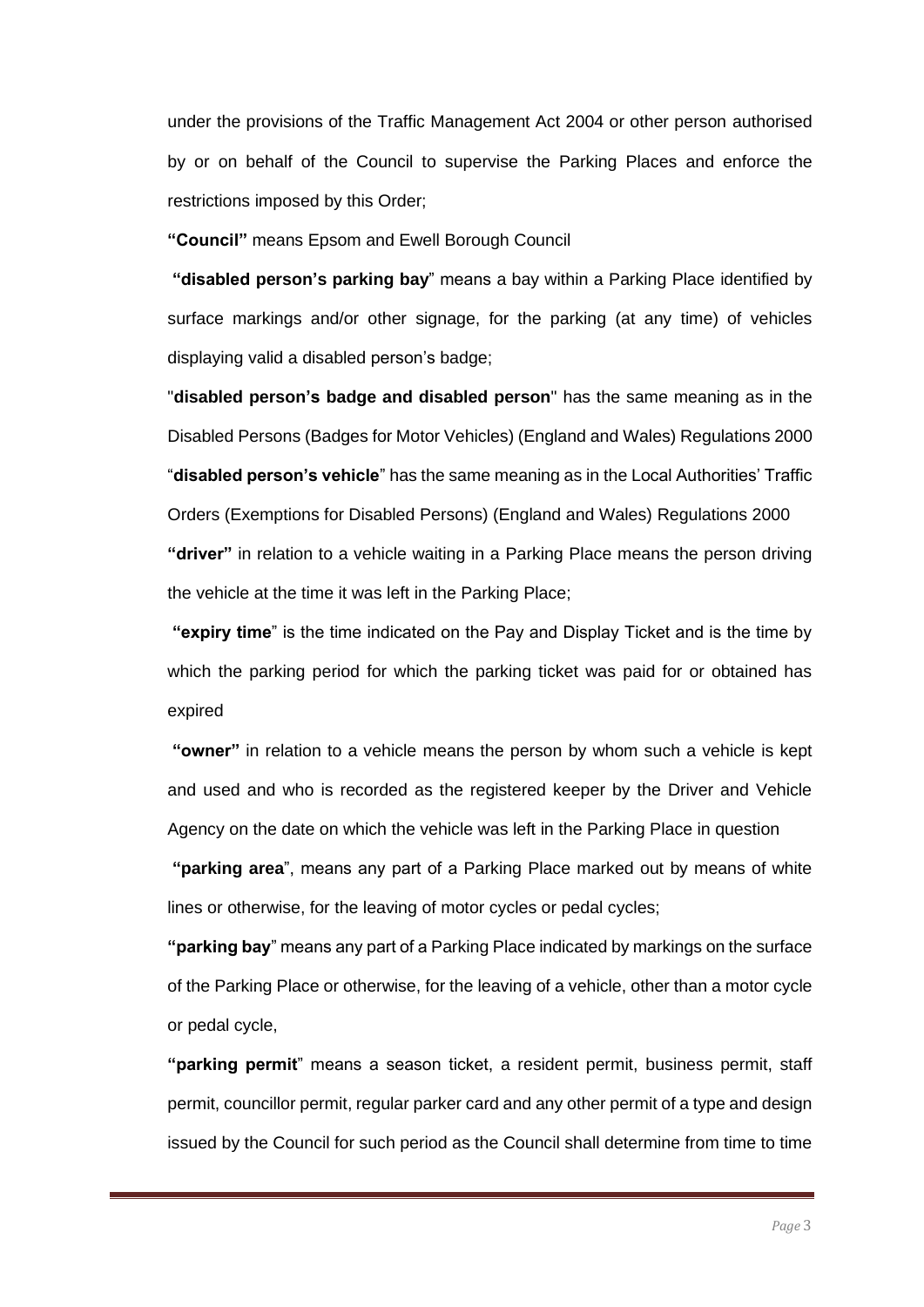on payment of the appropriate charge for a vehicle of a specified class and for a specified Parking Place subject to such terms and conditions as is determined by the Council from time to time

"**Parking Place**" means any area of land specified by name in column 1 of Part 1 of the Schedule and provided by the Council pursuant to the Road Traffic Regulation Act 1984 including any access roads thereto from the public highway, for use as a Parking Place for Vehicles subject to the terms of this Order

**"parking ticket**" means a ticket or token issued by a ticket machine for the payment of the appropriate parking charge (if any) relating to a Parking Place

**"pay and display**" a type of payment method in operation at a Parking Place whereby before leaving a permitted vehicle in a parking bay at such a Parking Place a parking ticket must be purchased or obtained at the appropriate level of charge (if any) and for the required period in accordance with the scale of charges at the Parking Place, as described in Article 29 and Article 32 of this Order. The parking ticket must be displayed in the relevant position on the vehicle in accordance with Article 35 of this **Order** 

**"pay on foot"** means a type of payment method in operation at a Parking Place where at entry a parking ticket or token is taken at the entry barrier to access the Parking Place and prior to leaving the Parking Place the said ticket/token is inserted into a ticket machine located in the Parking Place and the correct payment (if any) for the time parked is made. The ticket machine produces an exit ticket/token which is inserted at the exit barrier so as to raise the barrier to exit the Parking Place.

**"payment card**" means methods of payment of the parking charge at such Parking Places as the Council may from time to time nominate and involving the use of a valid bank credit or debit card, discount card or pre payment card to be used where such a valid method of payment for the relevant time of use is provided in a Parking Place **"penalty charge**" has the same meaning as in the Civil Enforcement of Parking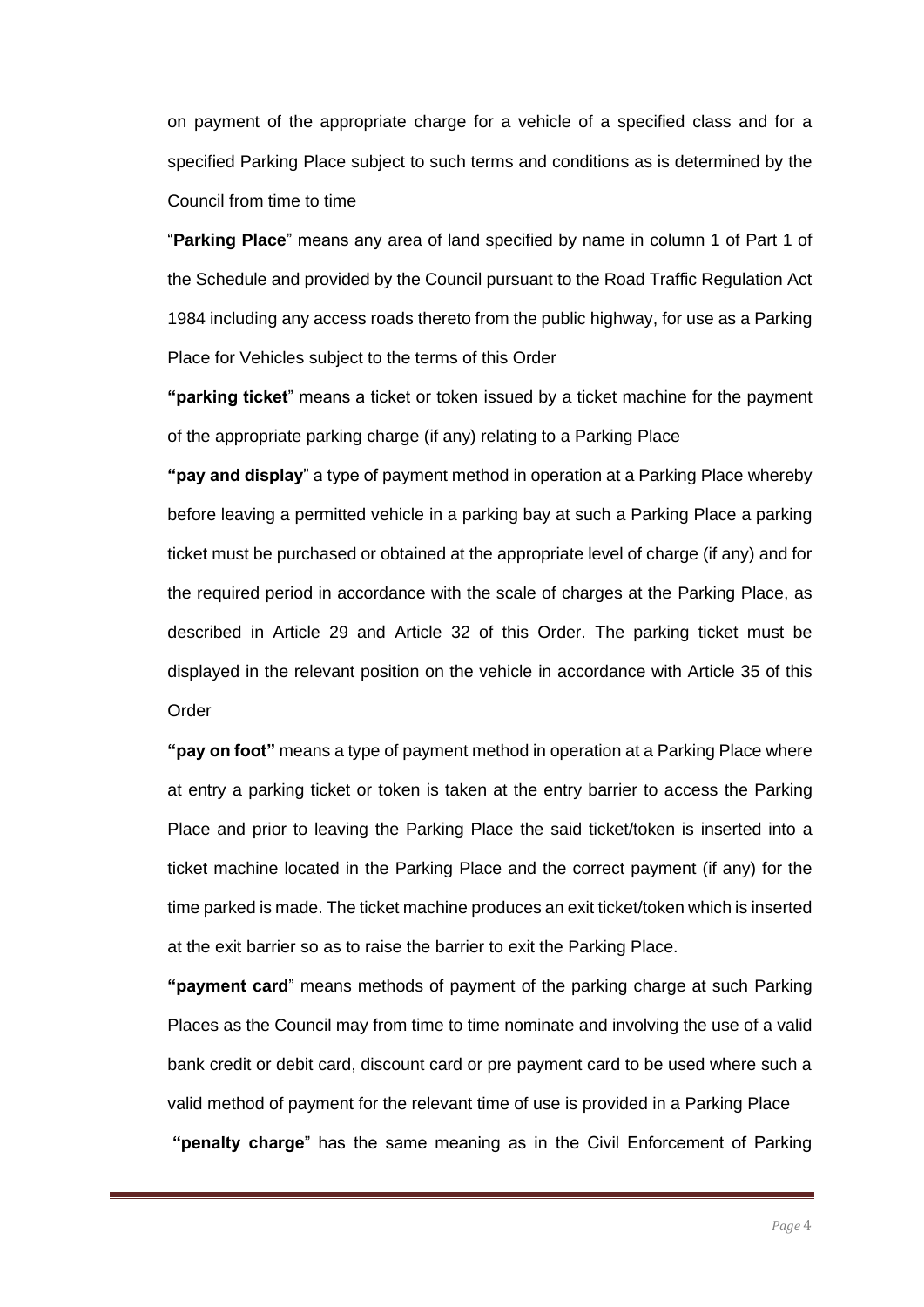Contraventions (England) General Regulations 2007

**"penalty charge and reduced penalty charge"** means a charge set by the Council under the provisions of the Traffic Management Act 2004, which is to be paid to the Council within 28 days beginning on the date of the notice, or in 14 days in case of a reduced penalty charge, following the issue of a penalty charge notice both specified in Part 2 of the Schedule

**"penalty charge notice**" has the same meaning as in the Civil Enforcement of Parking Contraventions (England) General Regulations 2007

"**plans"** means the plans annexed to this Order numbered 1-21 which identify the Parking Places affected by this Order edged by bold black lines

### **"relevant position**" means:

- (a) In respect of a vehicle displaying a valid Disabled Person's Badge:-
	- (i) In the case of a vehicle fitted with a dashboard or fascia panel, the badge is exhibited face up thereon so that Part 1 on (the front of the badge) is legible from outside the vehicle; or
	- (ii) In the case of a vehicle not fitted with a dashboard or fascia panel, the badge is exhibited face up in a conspicuous position on the vehicle so that Part 1 of the badge is legible from outside the vehicle
- (b) in respect of a vehicle displaying a pay and display ticket or parking permit:-
	- (i) The ticket or permit is exhibited face up on the inside surface of the windscreen or in a clearly visible position so that it is facing forwards and can be easily seen and read from the front or side of the vehicle; or
	- (ii) In the case of a vehicle that is not fitted with a transparent windscreen, the ticket or parking permit is exhibited face on the front of the vehicle facing forwards and clearly visible

"**Schedule"** means a schedule to this Order

**"ticket machine**" means an apparatus of a type and design approved by the appropriate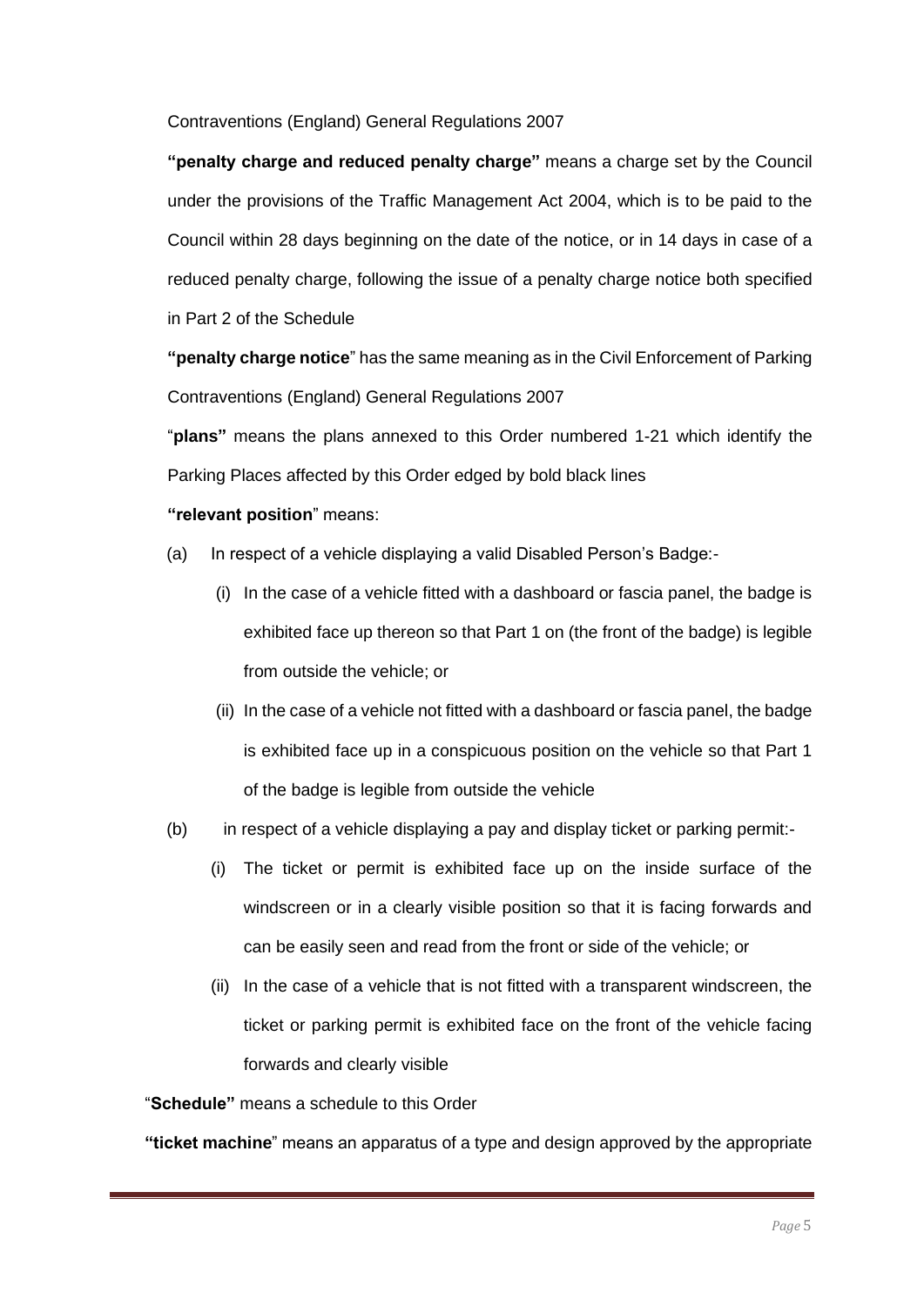Minister for the purpose of The Road Traffic Regulation Act 1984, being apparatus designed for the purpose of payment for parking and to issue parking tickets/token which show that payment has been made of an amount (if any) or for a period specified thereon and which specify the date and, either the time of such payment, or the time at which the vehicle must leave the Parking Place

**"vehicle"** includes a motor car or van (which fits within a single marked parking bay), motorcycle and invalid carriage but does not include a trailer, caravan, stall, or other mobile structure

- 4. Except where the context requires, any reference in this Order to a numbered Article shall be construed as a reference to the Article bearing that number in this Order and any reference to a plan is a reference to the plans incorporated into this Order
- 5. Any reference in this Order to any enactment shall be construed as a reference to that enactment as amended applied consolidated re-enacted by or as having effect by virtue of any subsequent enactment. Unless the context otherwise requires words denoting the singular shall include the plural and vice versa and words denoting persons shall include either gender, bodies corporate, unincorporated associations and partnership.
- 6. The Interpretation Act 1978 shall apply for the interpretation of this Order as it applies for the interpretation of an Act of Parliament.

#### **PART II**

### **DESIGNATION AND USE OF PARKING PLACES**

#### **Designation**

*7.* Each area of land or buildings, specified by name in column 1 of Part I of the Schedule and as shown for identification purposes only, edged by bold black lines on plans 1 to 21 attached hereto may be used, subject to the provisions of this Order, as a Parking Place for such vehicles or classes of vehicles, in such positions, for such period on such days and during such hours, as are specified in relation to that Parking Place in Part 1 of the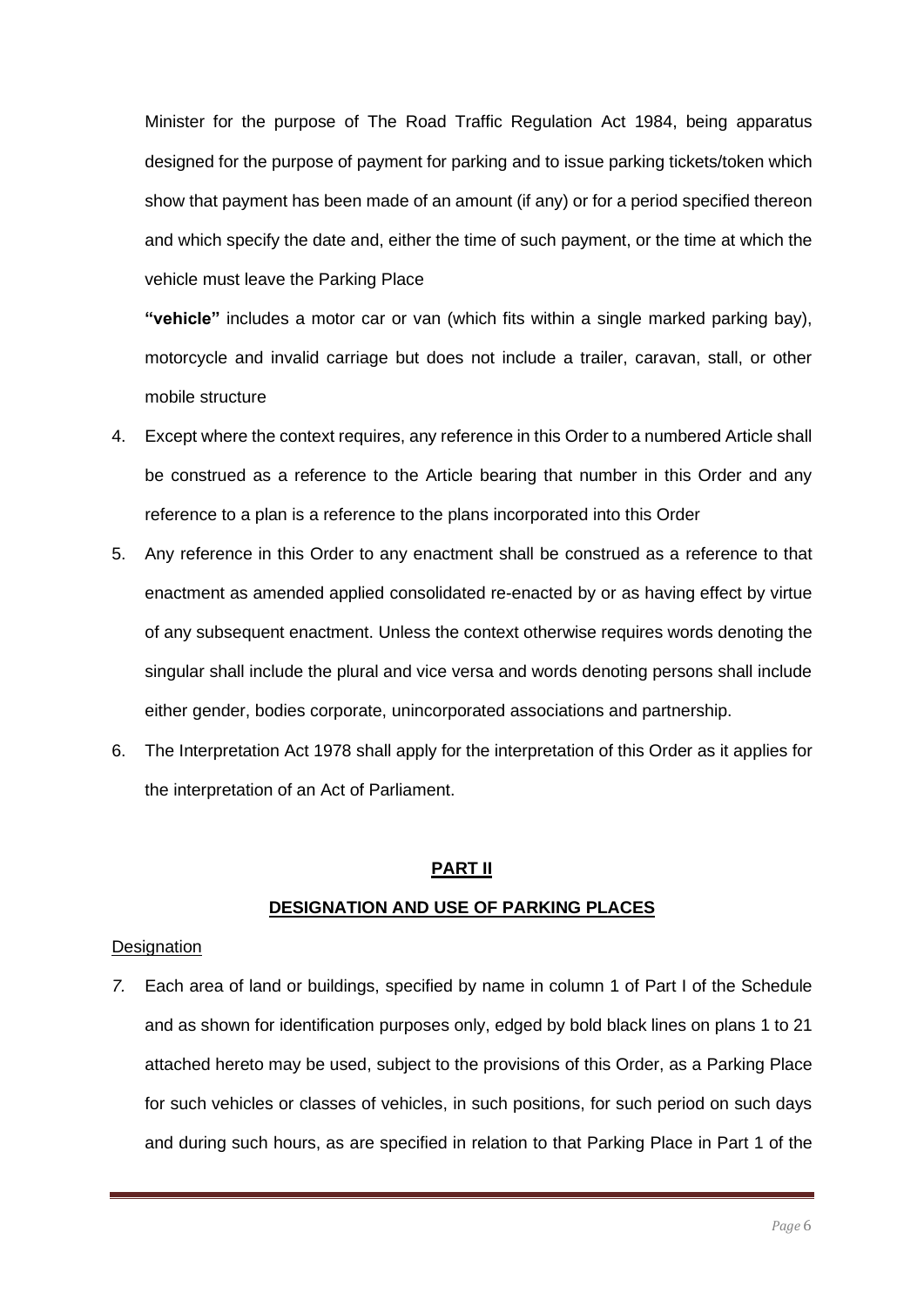said Schedule

- 8. Where in column 3 of Part 1 of the Schedule a Parking Place is described as available for vehicles of a specified class, the driver of a vehicle shall not permit it to wait in that Parking Place unless it is of the specified class
- 9. A driver leaving a vehicle in a Parking Place shall not leave the vehicle in a restricted area within the Parking Place or in a position in the Parking Place in which it will obstruct access to the Parking Place, to any premises adjoining the Parking Place, to any access within the Parking Place or in such a manner where it causes an obstruction to any other users of the Parking Place
- 10. Every vehicle left in a Parking Place shall stand so that every part of the vehicle is wholly within the limits of any parking bay if so marked
- 11. Where, within a Parking Place, there is a sign or surface marking which indicates that a parking bay or parking area is available only for a particular type or class of vehicles, such as a disabled person's vehicle or for use by a parking permit holder, no driver shall leave a vehicle in any such parking bay or parking area other than of the type, class or for the use specified or as directed by a CEO. The Council may at any time change the location or number of such parking bays within a Parking Place
- 12. A driver leaving a vehicle in a Parking Place shall not leave the vehicle for longer than the maximum period specified in column 5 of Part 1 of the Schedule in relation to that Parking Place
- 13. A driver who has left a vehicle in a Parking Place for the maximum period for which vehicles may be left as specified in Article 12 shall immediately remove the vehicle from the Parking Place and shall not permit the vehicle to return to the Parking Place within the period specified in column 5 of the Part 1 of the Schedule
- 14. Subject to the provisions of this Order, a driver leaving a vehicle in a Parking Place referred to in the Schedule during the charging hours shall either:
	- (a) make a payment by payment card or cash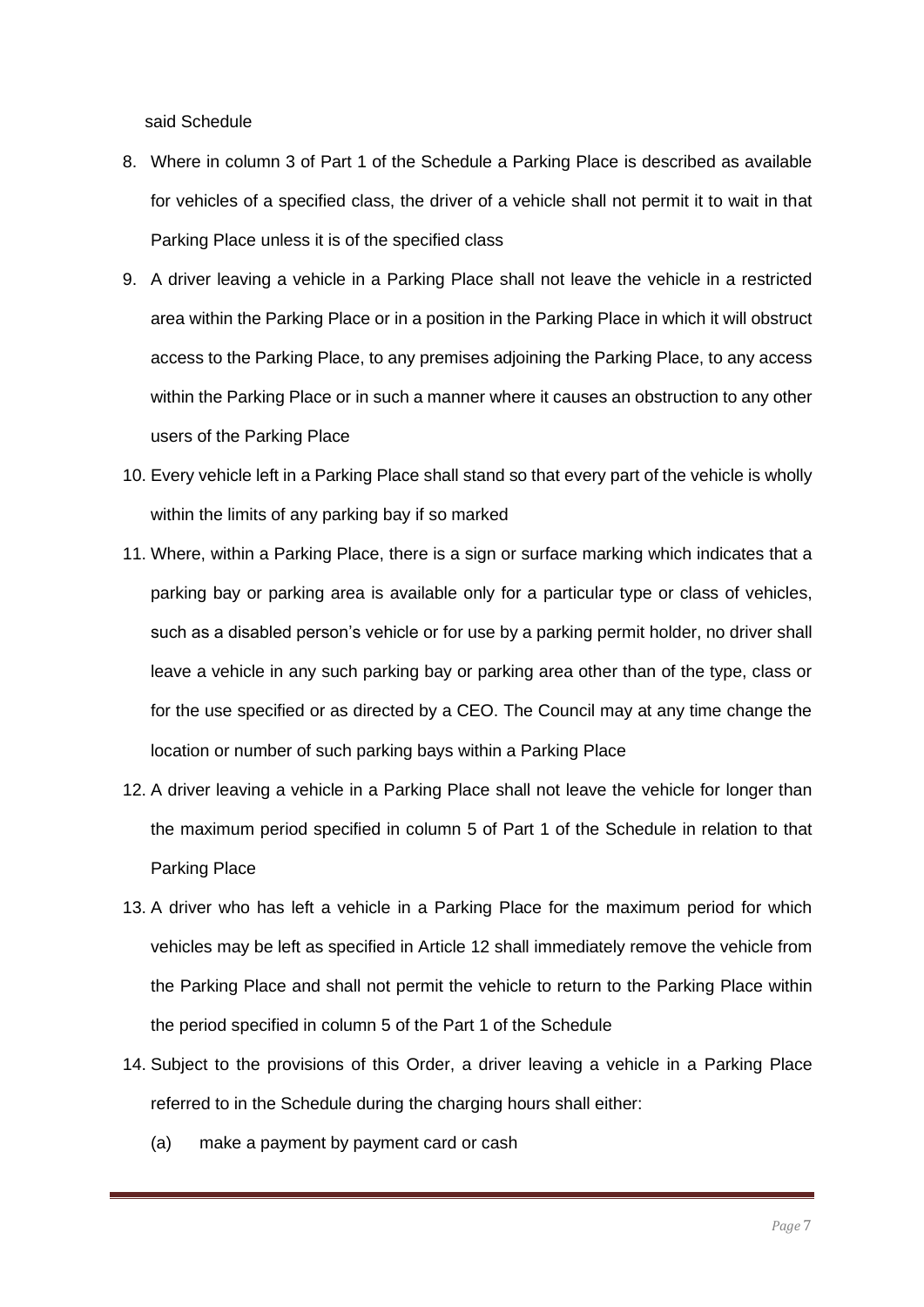- (b) cause to be displayed at all times a valid parking ticket; or
- (c) cause to be displayed at all times a valid parking permit
- 15. No Parking Place or any part thereof shall be used outside the hours of operation specified in column 4 of Part I of the Schedule or when such Parking Place or part thereof has been closed by the Council in accordance with Article 20.
- 16. Where in a Parking Place signs are erected or surface markings are laid for the purpose of:-
	- (a) indicating the entrance to or exit from the Parking Place, or
	- (b) indicating that a vehicle using the Parking Place shall proceed in a specified direction within the Parking Place; no person shall drive or cause or permit to be driven any vehicle:
		- (i) so that it enters the Parking Place otherwise than by an entrance, or leaves the Parking Place otherwise than by an exit, so indicated, or
		- (ii) proceeds in a direction other than that specified, as the case may be

#### Disabled person's parking bays

17. No person shall cause or permit a vehicle to park in a parking bay where there is a sign or surface marking which indicates that the parking bay is available only for a disabled person's vehicle, the driver of a vehicle shall not permit it to wait in the parking bay unless the vehicle displays a valid disabled person's badge in the relevant position and unless the vehicle has been or is about to be used by the person(s) in respect of whom the disabled person's badge has been issued either immediately before or immediately after the act of parking. The driver of a vehicle displaying a valid disabled person's badge must pay for parking.

#### Loading bays

18. No person shall cause or permit a vehicle, or any goods vehicle, to park in a parking bay where there is a sign or surface marking which indicates that the parking bay is available only for loading purposes unless the bay is only used for a maximum of 20 minutes and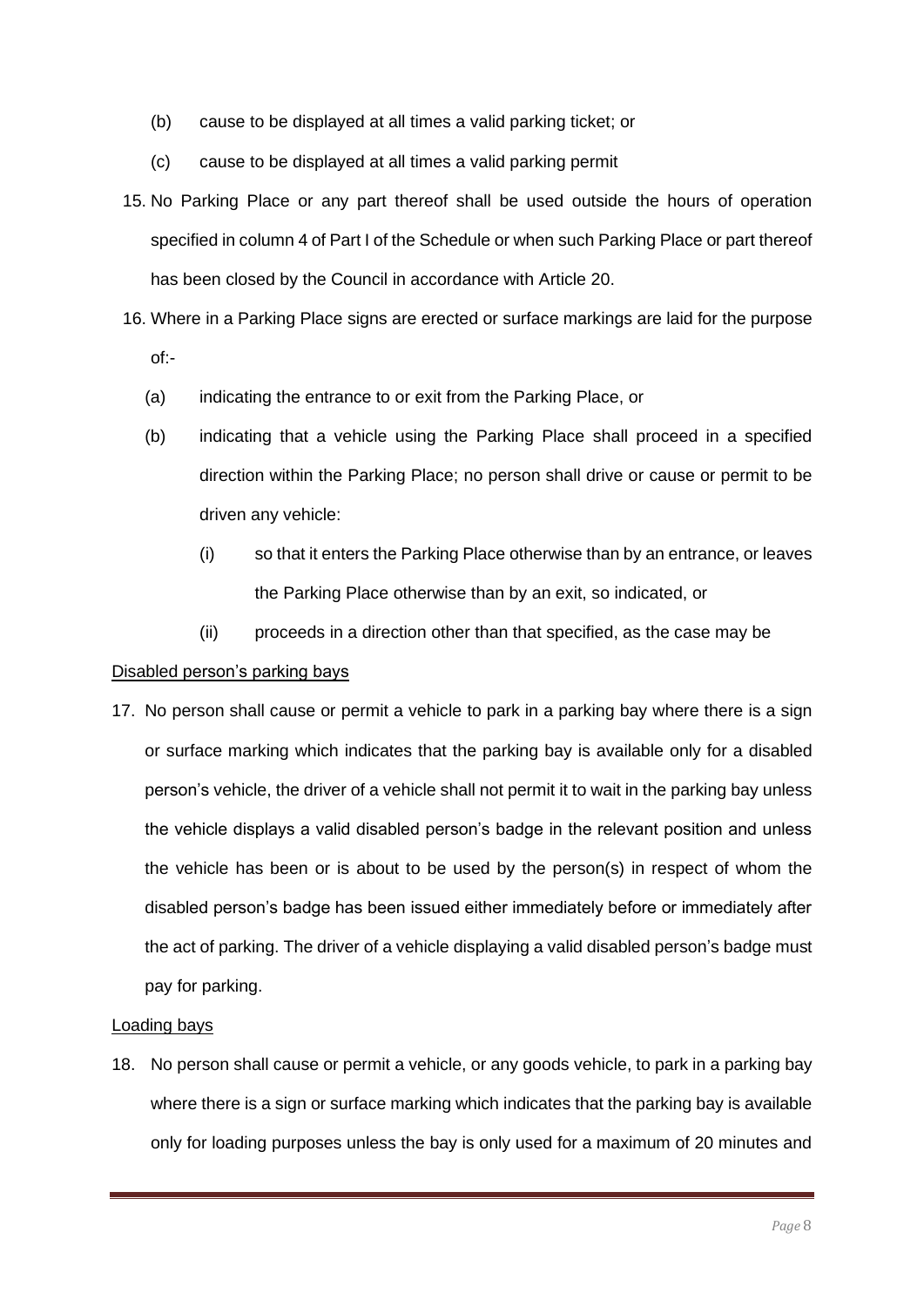the driver returns to the vehicle at least every 10 minutes. Having used a loading bay no vehicle, or goods vehicle, shall be permitted to return to the loading bay for a 1 hour period.

#### Motorcycle parking bays

19. No person shall cause or permit a vehicle to park in a parking area marked for motorcycles

unless the vehicle is a motorcycle.

#### Electric Vehicle Charging bays

20. No person shall use an Electric Vehicle Charging bay, designated as such by a sign or surface marking, for any purpose other than to charge an electric vehicle. The maximum dwell time for an electric vehicle within a charging bay is four hours. The driver of the electric vehicle must pay for parking.

#### Power to close or suspend Parking Places

- 21. Nothing in this Order shall prevent the Council by notice, sign or barrier displayed in a Parking Place:
	- (a) From closing a Parking Place or any part thereof for any period: and/or
	- (b) From suspending by setting aside a Parking Place or any part or parts thereof on all days or on certain days or during certain parts of days for use only by particular vehicles or organisations
- 22. Any person closing or suspending the use of the Parking Place or any part thereof is in accordance with the provisions of Article 20 shall thereupon place or cause to be placed in or adjacent to that Parking Place or that part thereof a notice or sign indicating that the use of that Parking Place or that part thereof is closed or suspended and that parking by vehicle is prohibited
- 23. No person shall cause or permit a vehicle to be left in a Parking Place or any part thereof during such periods that the use of that Parking Place or that part thereof is closed or suspended or during such period as there is in or adjacent thereto a notice or sign placed by or on behalf of the Council in pursuance of Article 21.

#### Use of Parking Place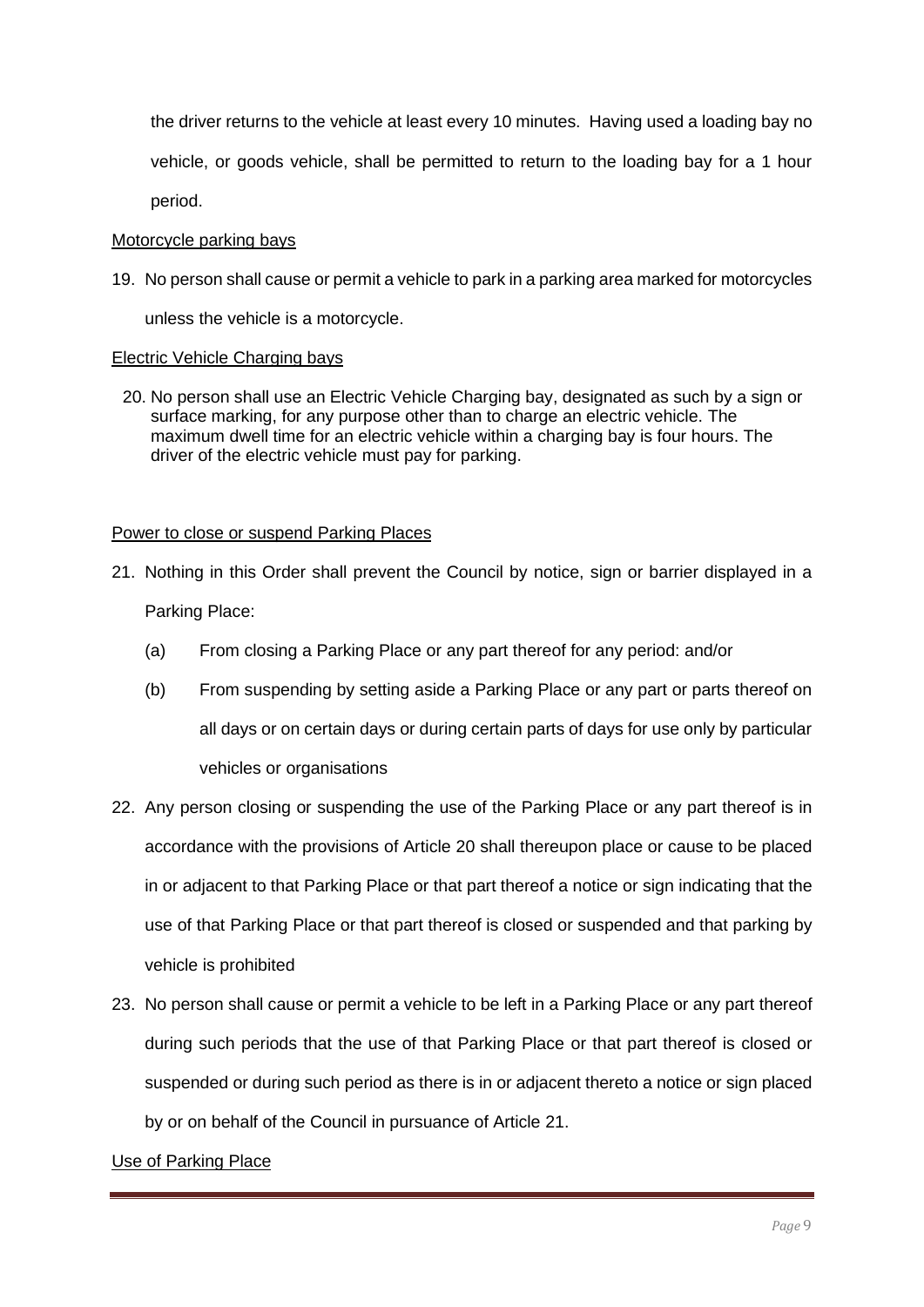- 24. No person shall, while a vehicle is in a Parking Place, use the Parking Place for any purpose other than parking that vehicle, boarding or alighting from the vehicle or taking articles out of or into the vehicle and in particular but without prejudice to the generality of the foregoing provisions of this Article no person shall:
	- (a) carry out any work of construction overhauling cleaning or repair in respect of the vehicle except as may be necessary to enable the vehicle to be moved from the Parking Place;
	- (b) Use a vehicle while it is in a Parking Place in connection with the sale of any article (including the vehicle itself) to any persons in or near the Parking Place or in connection with the selling or offering for hire of his or any other person's skills or services or goods in any capacity, unless with the express written permission of the Council
	- (c) Except with the permission of an authorised officer of the Council or CEO, drive any vehicle in a Parking Place other than for the purpose of leaving that vehicle in the Parking Place or for the purpose of departing from the Parking Place in accordance with the provisions of this Order
	- (d) For sleeping, camping, cooking or for washing
	- (e) Erect or cause to be erected any tent, booth, stand, building structure or other thing or any other structure without written consent of the Council
	- (f) Display or distribute or cause to be displayed or distributed any notice, leaflet, booklet, book or other item or
	- (g) Park any caravan or trailer of any kind
	- (h) To carry out repairs or adaptation to the vehicle unless without it the vehicle could not be moved from the Parking Place
	- (i) Light or cause or permit to be lit any fire, stove or cooker
- 25. No person shall leave any trolley, trailer or other wheeled article not being an authorised vehicle or part thereof in a Parking Place except in those positions marked out for the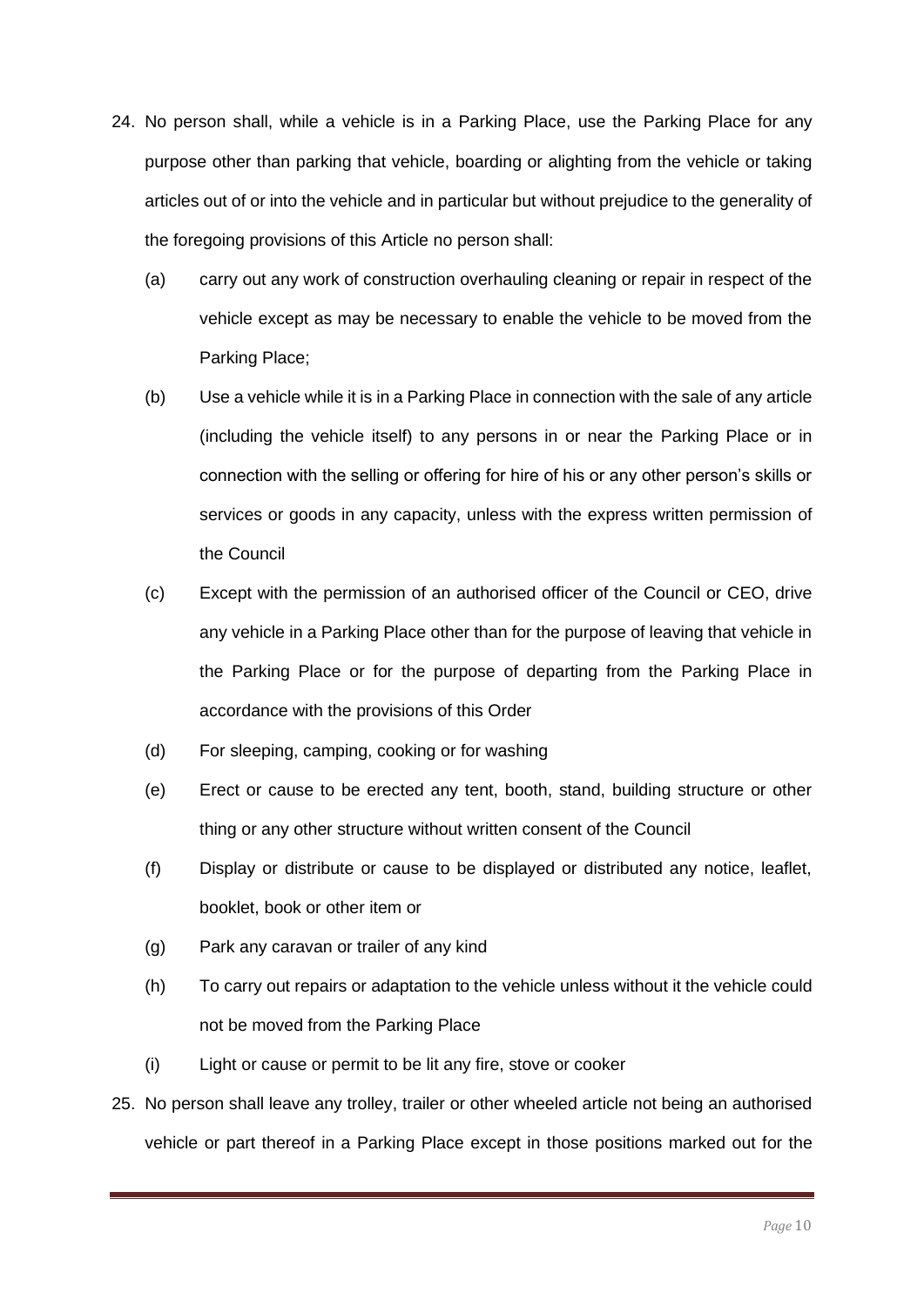leaving of such articles

#### Parked with engine running

26. The driver of a vehicle using a Parking Place shall stop the engine as soon as the vehicle is in position in the parking bay in which a vehicle may wait as specified in column 2 of Part I of the Schedule and shall not start the engine except when about to change the position of the vehicle or to depart from the Parking Place

### Period of no return

27. Where by notice at each Parking Place, a Parking Place is described as having a period within which a vehicle, after any period of parking in the Parking Place may not return, no person shall permit a vehicle to park in that Parking Place on any day during such period

### Vehicle suitability

28. The driver of a vehicle shall not permit a vehicle to park in a Parking Place unless the vehicle is licensed in accordance with the provisions of Section 1 of the Vehicles (Excise) Act 1971 and there is in relation to use of a vehicle by a driver an insurance policy in place as complies with the requirements of Part VI of the Road Traffic Act 1988

### Movement of Vehicles left in Parking Places

29. No person shall use a Parking Place as a means of vehicular passage proceeding from one road to another road

### **PART III**

### **CHARGES FOR PARKING**

#### Payment

- 30. The driver of a vehicle using a Parking Place shall on parking the vehicle in the Parking Place
	- (a) pay the appropriate charge (if any) in accordance with the current charges for that Parking Place as specified in columns 5 and 6 of Part 1 of the Schedule during charging hours or shall display such badge, parking permit or parking ticket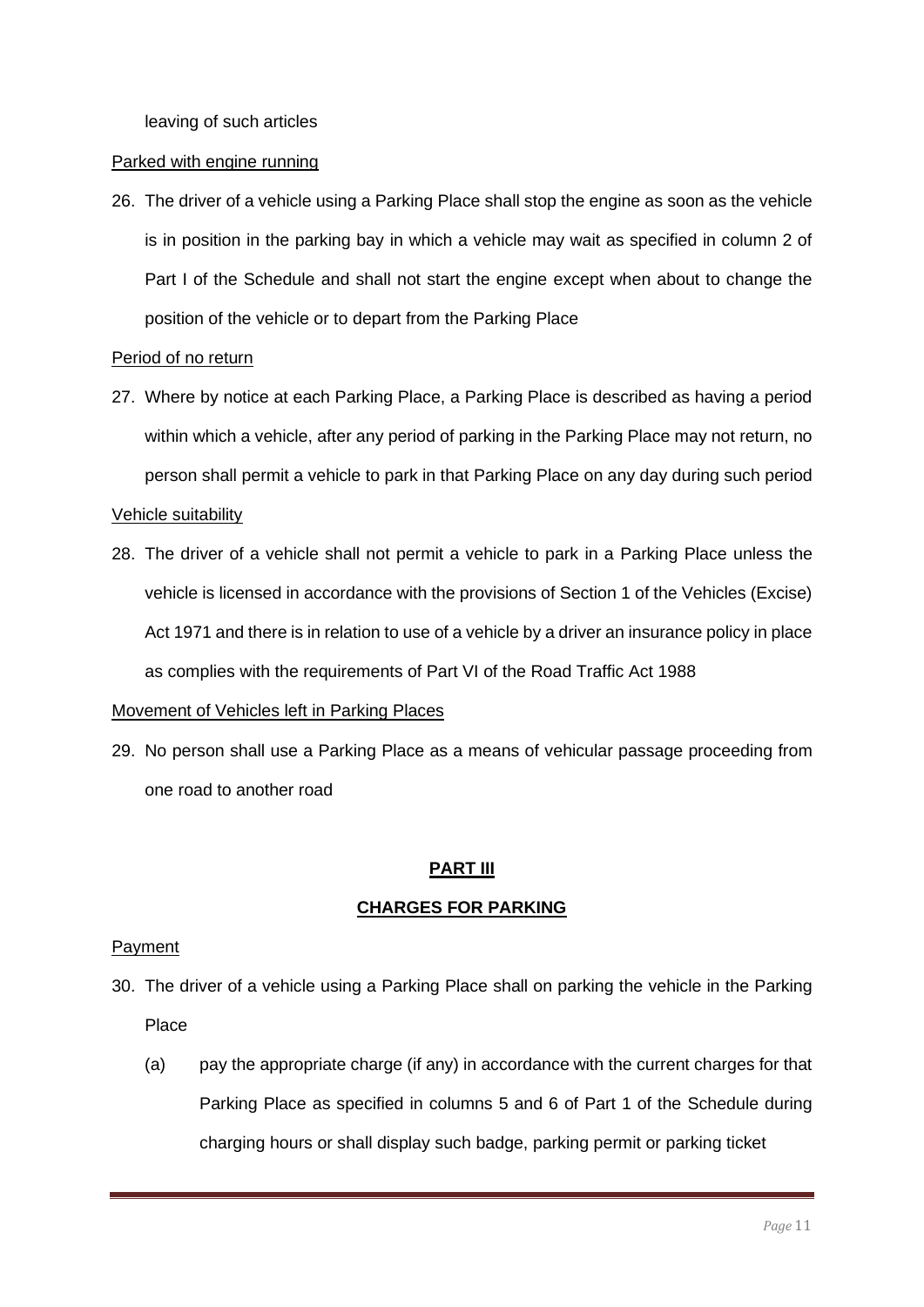(b) the charges referred to in the preceding Article shall be payable in the manner displayed at the Parking Place and can include the insertion of appropriate coins or permit card into the apparatus or device provided in the Parking Place

### Pay on Foot Parking Places

- 31. The driver of a vehicle using a Pay on Foot Parking Place shall upon arriving at the entry point either
	- (a) take a parking ticket at the entry barrier to establish the time of entry at the Parking Place and shall on return to the vehicle prior to exit, pay such charge (if any) as is specified in column 6 of Part 1 of the Schedule, at the ticket machine by inserting the appropriate amount into the ticket machine to obtain a validated parking ticket and
	- (b) on exit, insert the validated parking ticket into the apparatus at the exit barrier or
	- (c) obtain entry and exit by means of a parking permit in accordance with the conditions of use of a parking permit

### Pay on Foot – Lost Ticket or Unable to Pay

32. Should the driver of a vehicle using a pay on foot Parking Place lose the entrance parking ticket he/she will have to pay such sum as the Council may from time to time set

### Pay and Display Parking Places

33. The driver of a vehicle using a Pay and Display Parking Place, or any parking bay within the Pay and Display Parking Place, shall upon parking the vehicle in a parking bay and prior to leaving the Parking Place purchase or obtain a pay and display ticket at the appropriate level of charge (if any) and for the period required in accordance with the scale of charges as specified in column 6 of Part 1 of the Schedule respectively and remove the vehicle from the Parking Place before the expiry time

#### Means of Payment

34. The charges referred to in Articles 29, 30, 31 and 32 shall be payable as specified in column 6 of Part 1 of the Schedule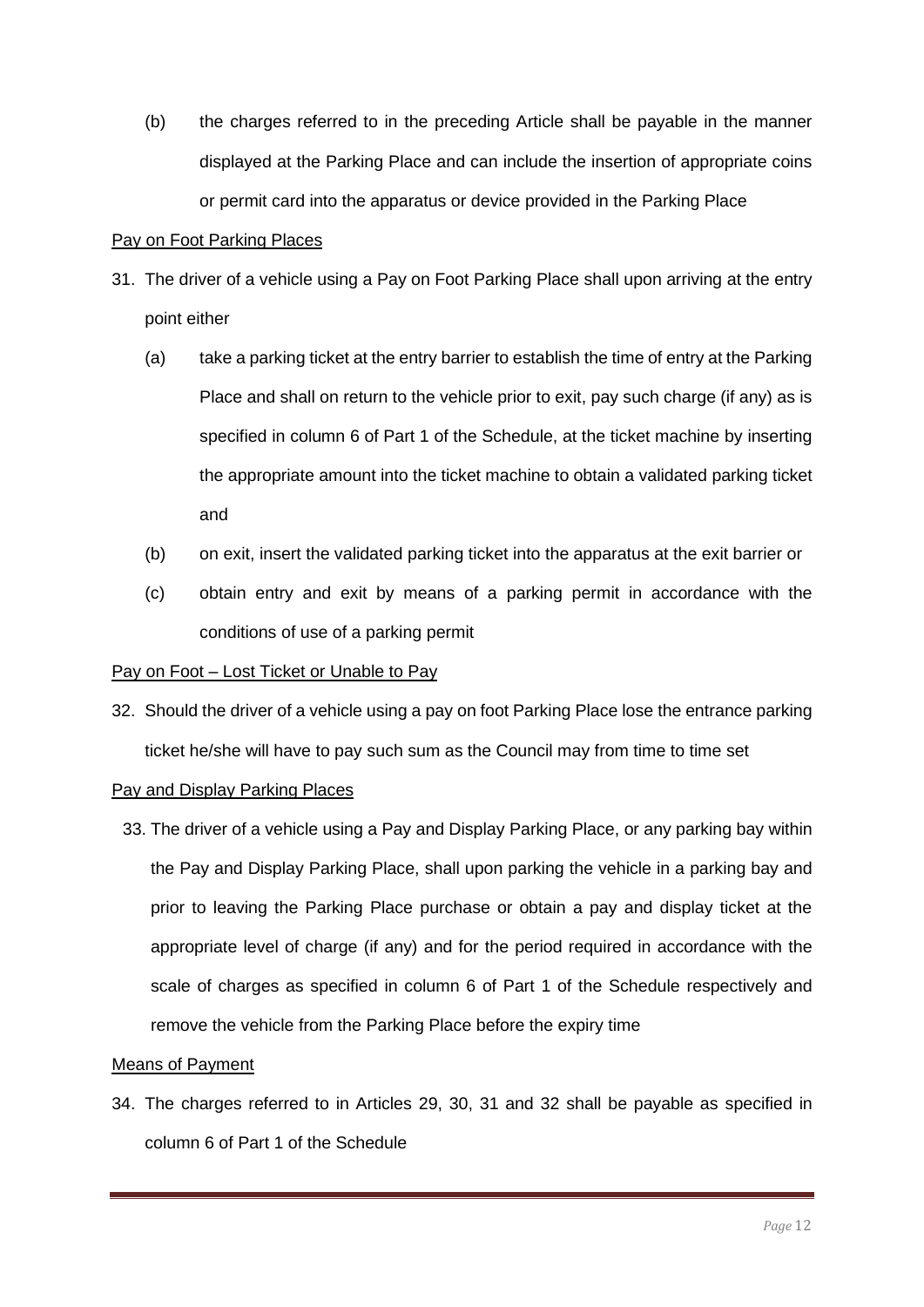### Display of ticket

- 35. Once a vehicle has been parked within a Pay and Display Parking Place the driver of the vehicle shall:
	- (a) Ensure that a valid Pay and Display Ticket has been obtained and is displayed at all times when the vehicle is parked, to cover the entire period that the vehicle is parked in the Parking Place, and
	- (b) Display the Pay and Display ticket issued at that Parking Place face up in the relevant position on the vehicle in respect of which it was issued.

### Validity of pay and display tickets

- 36. A pay and display ticket is not transferable from one vehicle to another and on transfer the ticket ceases to be valid
- 37. A pay and display ticket is valid only in the pay and display Parking Places in which it was issued. This is defined by reference code of the ticket machine located in that Parking Place printed on the pay and display ticket

#### Expiry of parking period

38. The expiry of the period for use of a Parking Place shall be indicated when there is exhibited on the vehicle a pay and display ticket and the expiry date and time printed on the pay and display ticket is earlier than the date and time displayed on the clock of the issuing ticket machine

### Feeding the Meter

39. Only one pay and display ticket must be displayed on a vehicle at any one time and the vehicle must be removed from the Parking Place before the expiry time. The driver of the vehicle shall not buy consecutive short term pay and display tickets after the initial period (commonly known as feeding the meter) to extend the stay in a Parking Place and in doing so avoid paying a longer stay tariff

#### No pay and display ticket displayed

40. If at any time while a vehicle is left in a Pay and Display Parking Place no pay and display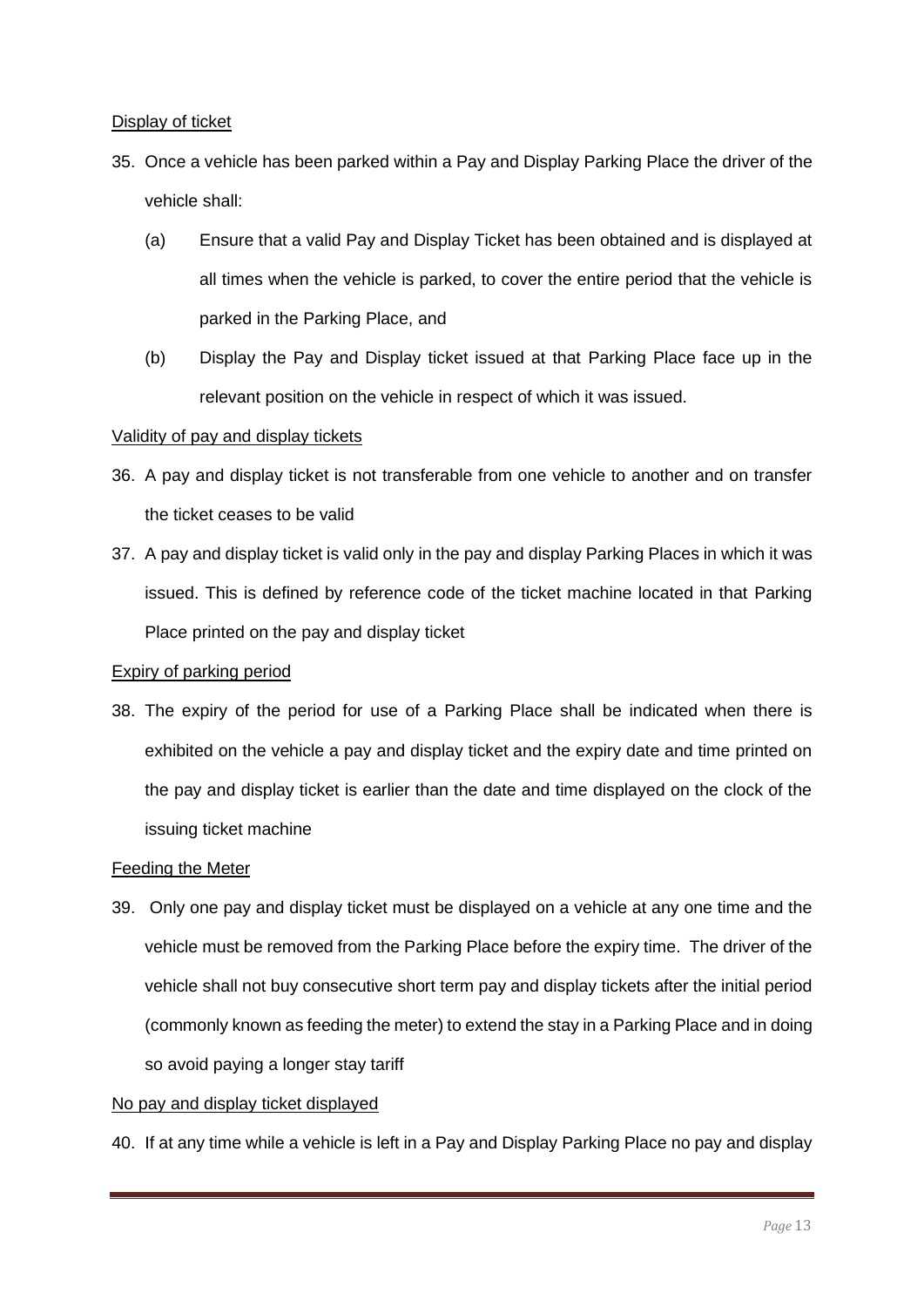ticket is displayed on that vehicle in the relevant position and in accordance with the provisions of Article 34, it shall be deemed that the charge (if any) has not been paid or an appropriate parking ticket has not been obtained

- 41. If at any time when a vehicle is left during the charging hours in a pay and display Parking Place and on the nearest ticket machine in that Parking Place there is a notice placed by any person duly authorised by the Council indicating that the said ticket machine is out of order then a ticket shall be obtained from another ticket machine within the Parking Place (where another ticket machine is so provided) or obtained from a person nominated by the Council to issue such tickets. Otherwise Article 41 shall prevail where there is no ticket machine or all ticket machines are out of order, whether signed as such or not, or where no person has been so nominated by the Council
- 42. Where no valid pay and display ticket can be obtained and displayed pursuant to the circumstances described in Article 38 a vehicle may be left in a Parking Place but may not be left longer than the maximum period as specified in column 5 of Part 1 of the **Schedule**

#### Parking Permits

- 43. Parking permits are available from the Council at the appropriate fee, for a vehicle of a specific class and for a specific Parking Place subject to the terms and conditions determined by the Council
- 44. The driver shall abide by the terms and conditions stipulated by the Council for the use of the parking permit
- 45. A parking permit is only valid in the Parking Place in respect of which it was issued and up to the date of expiry shown on the parking permit
- 46. A parking permit remains the property of the Council and must be surrendered on request. In such instances where a refund fee is appropriate this will be provided in accordance with the Council's polices in place at the time

#### Display of parking permit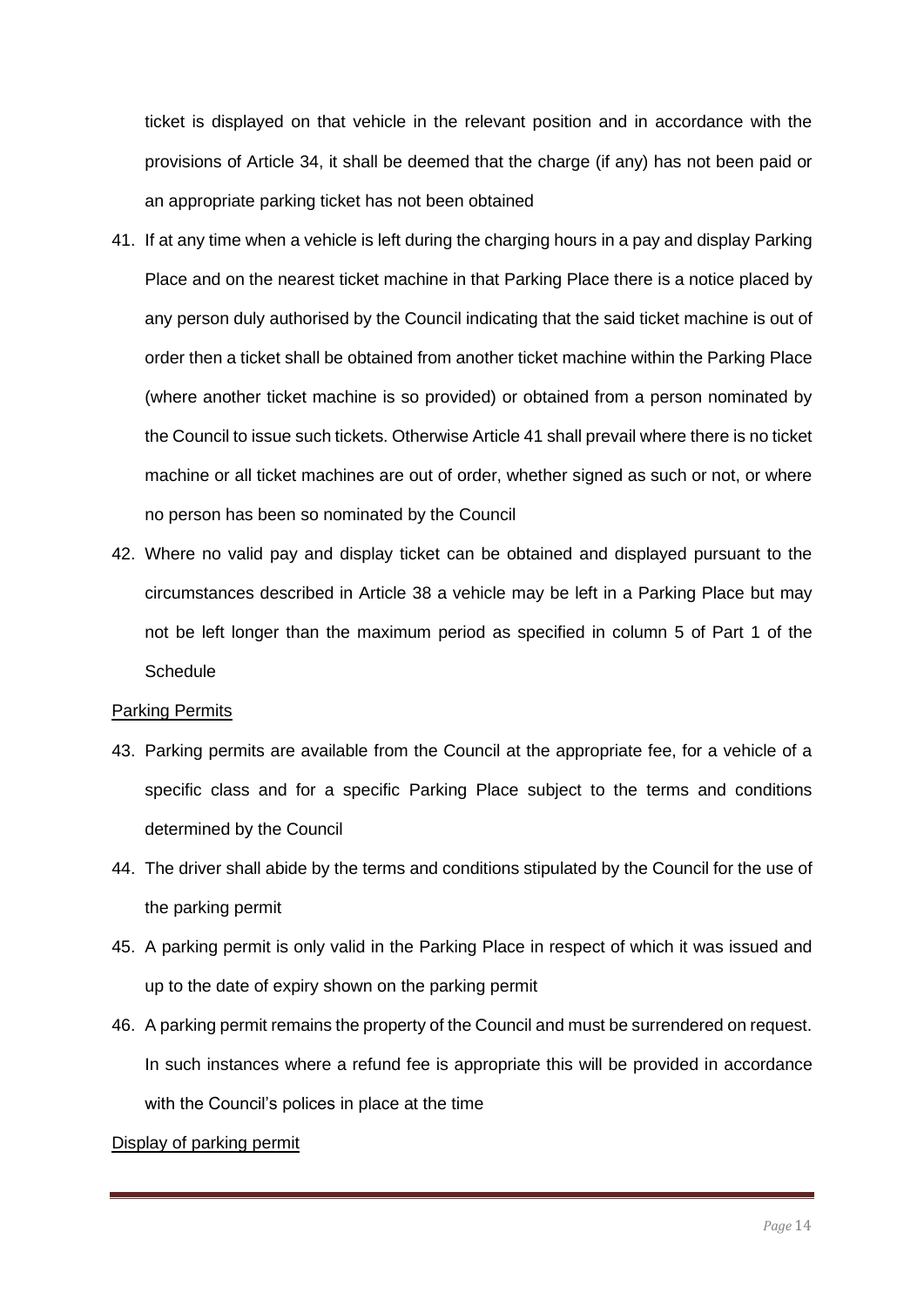47. The driver of a vehicle shall display the parking permit in the relevant position on the vehicle in respect of which it was issued at all times during which the vehicle is left in the Parking Place.

### Replacement parking permits

48. Damaged or lost parking permits may be replaced (at the Council's entire discretion) on application to the Council and on payment of an administrative fee applicable at the time. The damaged or lost parking permit will then be immediately invalid

### Restrictions on removal

- 49. When a pay and display ticket or parking permit has been exhibited on a vehicle in the relevant position no person shall remove the pay and display ticket or parking permit from the vehicle until the vehicle is removed from the Parking Place
- 50. Where a penalty charge notice has been attached to a vehicle no person not being the driver of the vehicle or a person authorised by the Council in that behalf shall remove the penalty notice from the vehicle unless authorised to do so by the driver

# **PART IV**

# **EXEMPTIONS FROM DAILY CHARGES**

### Exemptions for Motorcycles and Parking Permit Holders

- 51. No charge shall be payable in respect of
	- (a) a motor cycle which is left in a marked motor cycle bay specified for such vehicle or
	- (b) a vehicle left displaying in a relevant position a valid parking permit valid for that Parking Place

# **PART V**

# **RELOCATION AND REMOVAL OF VEHICLES**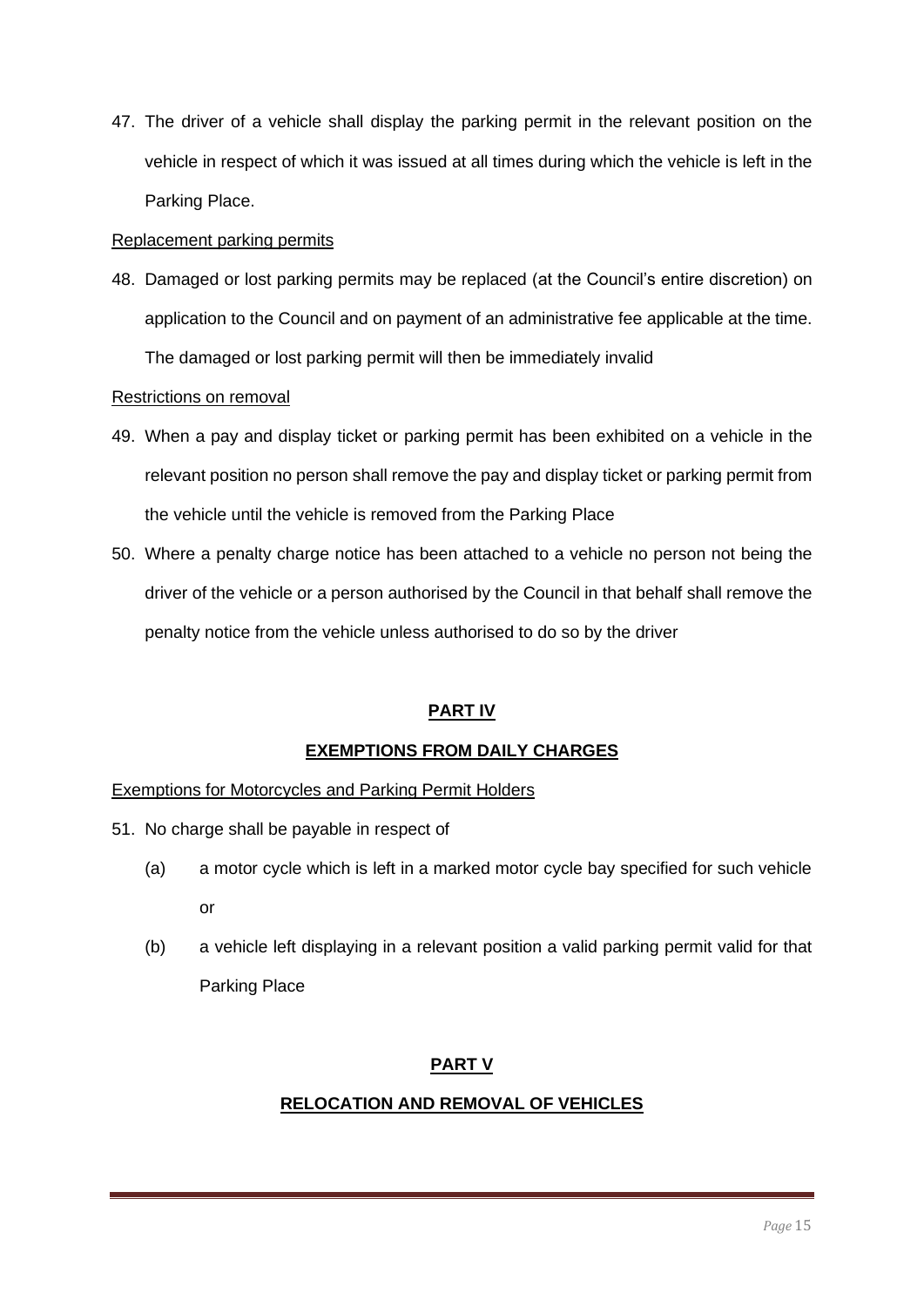#### **Emergencies**

52. A CEO, a person authorised by the Council or a Police Constable in uniform may, using such measures as are appropriate, move or cause to be moved in the case of an emergency to any place he/she thinks fit, any vehicle left in a Parking Place

#### Safe keeping

53. Any person removing a vehicle from a Parking Place under Article 52 shall make such arrangements as may be reasonably necessary to provide for the safe keeping of the vehicle

#### **PART VI**

#### **LIABILITIES /PENALTIES**

#### Liability for Loss

54. Any vehicle using or remaining in any Parking Place shall be at the owner's or driver's risk and the Council, its agents, officers or employees shall not be liable for loss or damage caused to it or to its contents or accessories howsoever arising including damage caused directly or indirectly as a result of a vehicle being removed from the Parking Place under the provisions of Article 51. The Council accepts no liability for the loss or damage to vehicles or other property left in any of the Council's Parking Places to which this Order applies

#### Wilful damage

55. Any person who with intent to defraud interferes with the ticket machine or operates or attempts to operate it by the insertion of objects other than undamaged and unaltered coins of legal tender and of the appropriate denomination, or other approved method of payment, shall be liable to prosecution

#### **PART VII**

#### **CONTRAVENTION AND PENALTY CHARGE**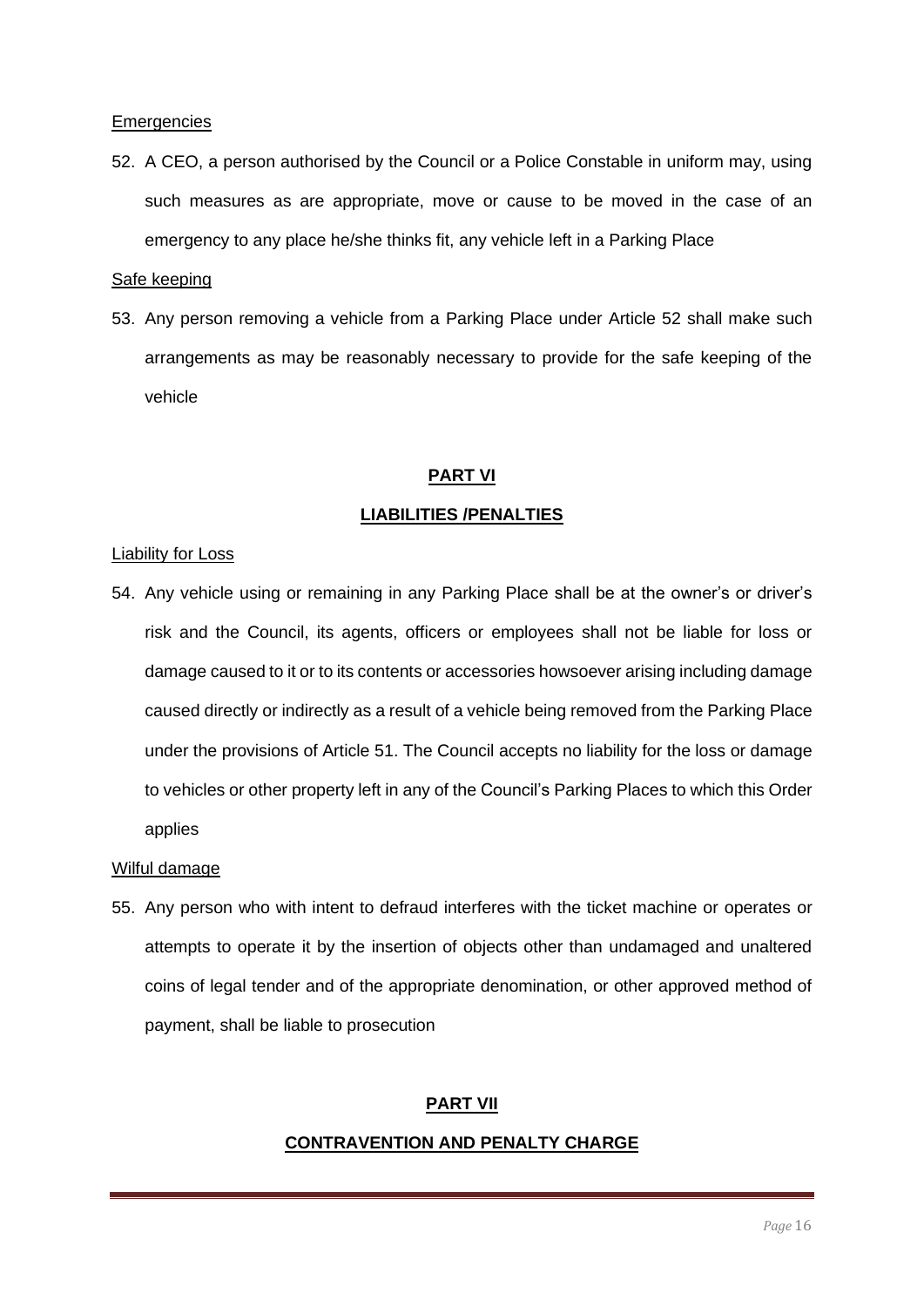### **Contravention**

56. If a vehicle is parked in a Parking Place specified in Part 1 of the Schedule at anytime without complying with the requirements of this Order then a contravention of this Order shall have occurred and a penalty charge shall be payable. A penalty charge notice showing the information required by the Traffic Management Act 2004 may then be issued by a CEO in accordance with the requirement of the Traffic Management Act 2004 or any subsequent legislation

### **Penalty Charge Notice**

57. In the case of a vehicle in respect of which the penalty charge may have been incurred it shall be the duty of a CEO to either hand the penalty charge notice to the driver of the vehicle, post the penalty charge notice to the owner of the vehicle or attach the penalty charge notice to the vehicle in a conspicuous place

### Restrictions on removal of notices

- 58. A penalty charge notice attached to a vehicle in accordance with Article 56 above shall not be removed or interfered with except by or under the authority of:
	- (a) the owner or person in charge of the vehicle
	- (b) a person authorised by the Council

### Manner of payment of Penalty Charge

- 59. The penalty charge shall be paid in accordance with the instructions contained on the penalty charge notice. The recipient of a penalty charge notice may be eligible to make representations or appeal against the penalty charge notice issued, as detailed on the penalty charge notice and in accordance with the requirements and procedures set out in the Traffic Management Act 2004 and in subordinate legislation
- 60. If the driver fails to pay the penalty charge by the end of the period of 28 days' beginning with the date the notice was served a notice to the owner may be served. If the charge is then not paid within a further 28 days beginning with the date the notice to owner was served the charge may be increased by 50% on the issue of a charge certificate in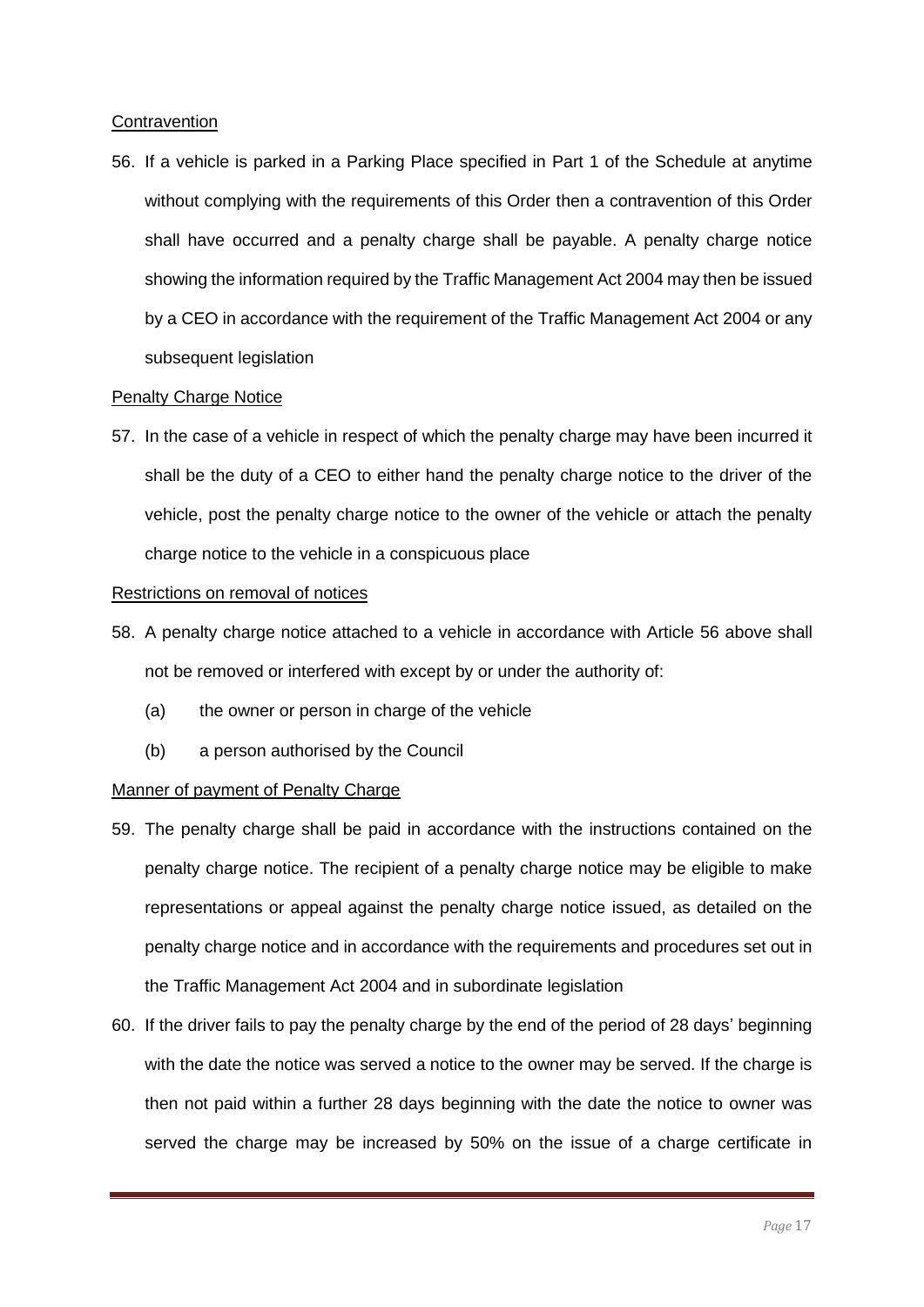accordance with the provisions of section 21 of part 5 of the Civil Enforcement of Parking Contraventions (England) General Regulations 2007, or such other percentage increase of charge as may be determined by amendments to the legislation from time to time. Continued failure to pay the penalty charge may result in judgement in the county court against the owner to enable the Council to recover the payment due

61. Payment shall be received not later than 16.00 on the 28th day beginning on the day on which such penalty charge was incurred or the 14th day beginning on the day on which the charge was incurred if the specified proportion is paid

#### Indications as Evidence

62. The particulars given in the penalty charge notice attached to a vehicle in accordance with this Order shall be treated as evidence in any proceedings relating to failure to pay such penalty charge

#### **PART Vlll**

#### **REMOVAL OF VEHICLES**

- 63. If a vehicle is left in a Parking Place specified in Part 1 of the Schedule in a position other than in accordance with the provisions of this Order a person authorised by the Council in that behalf may alter or cause to be altered the position of the vehicle so that its position is in accordance with the said provisions. If the vehicle is left in a Parking Place in contravention of any of the foregoing provisions of this Order a person authorised by the Council in that behalf may remove the vehicle or arrange for its removal
	- 64. Any person altering, or causing the alteration of, the position of a vehicle by virtue of Article 51 and 62, or removing, or causing the removal, of a vehicle by virtue of Article 51 and 62, may do so by towing or driving the vehicle or in such other manner as he/she may think reasonably necessary to enable the position of the vehicle to be altered or the vehicle removed
	- 65. Any person removing or arranging for the removal of a vehicle by virtue of Articles 51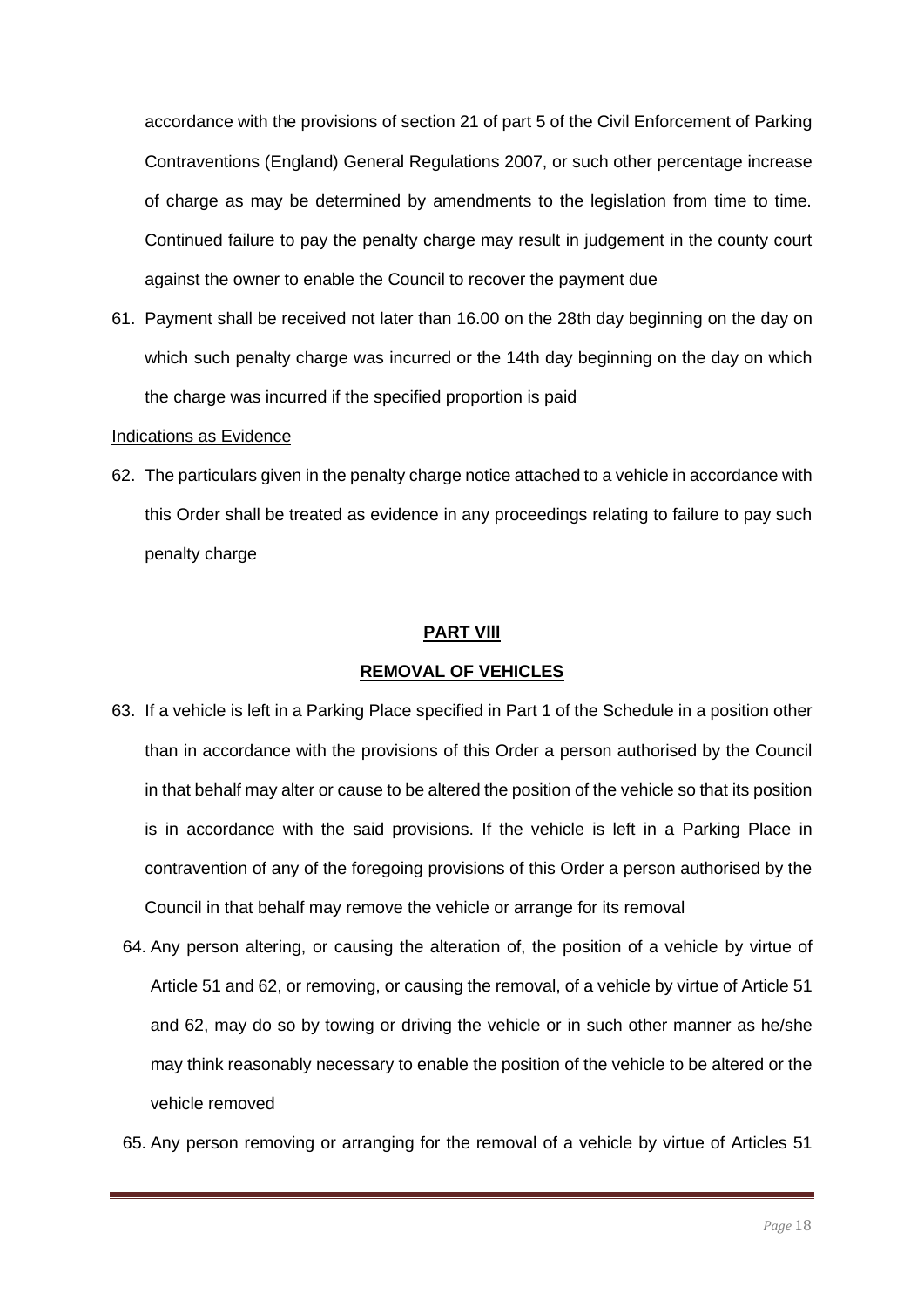and 62 shall make such arrangements as he/she considers to be reasonably necessary for the safety of the vehicle in the place to which it is removed

- 66. The foregoing provisions of the above Articles relating to the removal of vehicles shall be applied to and have equal effect for the purposes of removal of trailers, caravans, stalls or other mobile structures that are left in the Parking Place in contravention of the provisions of this Order
- 67. Any costs incurred pursuant to the above Articles shall be recoverable from the owner of the vehicle by virtue of this Article

### **PART lX**

### **DISPOSAL OF VEHICLES**

#### Disposal of vehicles abandoned in Parking Places

- 68. The Council may sell or otherwise dispose of a vehicle which has been or could be at any time moved or removed from a Parking Place pursuant to Articles 51 and 62 if the vehicle appears to have been abandoned, provided that this power of disposal shall not be exercisable unless the Council has taken such of the following steps as are applicable to the vehicle in question, and there has elapsed a period of six weeks beginning with the taking of the first of those steps
- 69. Where the vehicle carries a registration mark the Council shall ascertain from the appropriate body the name and address of the person who is the Registered Keeper of the vehicle pursuant to the Vehicle (Excise) Act 1971, unless the Council is satisfied that the true owner of the vehicle has identified himself to them
- 70. The Council shall, where by virtue of Articles 68, 70, and 73, it is aware of the name and address of a person who it appears may be the owner of the vehicle, send a notice to that person at that address stating that it is the intention of the Council to sell or otherwise dispose of the vehicle (which shall be sufficiently described in the notice) on or after a specified date (which shall not be less than two weeks from the date of the notice and in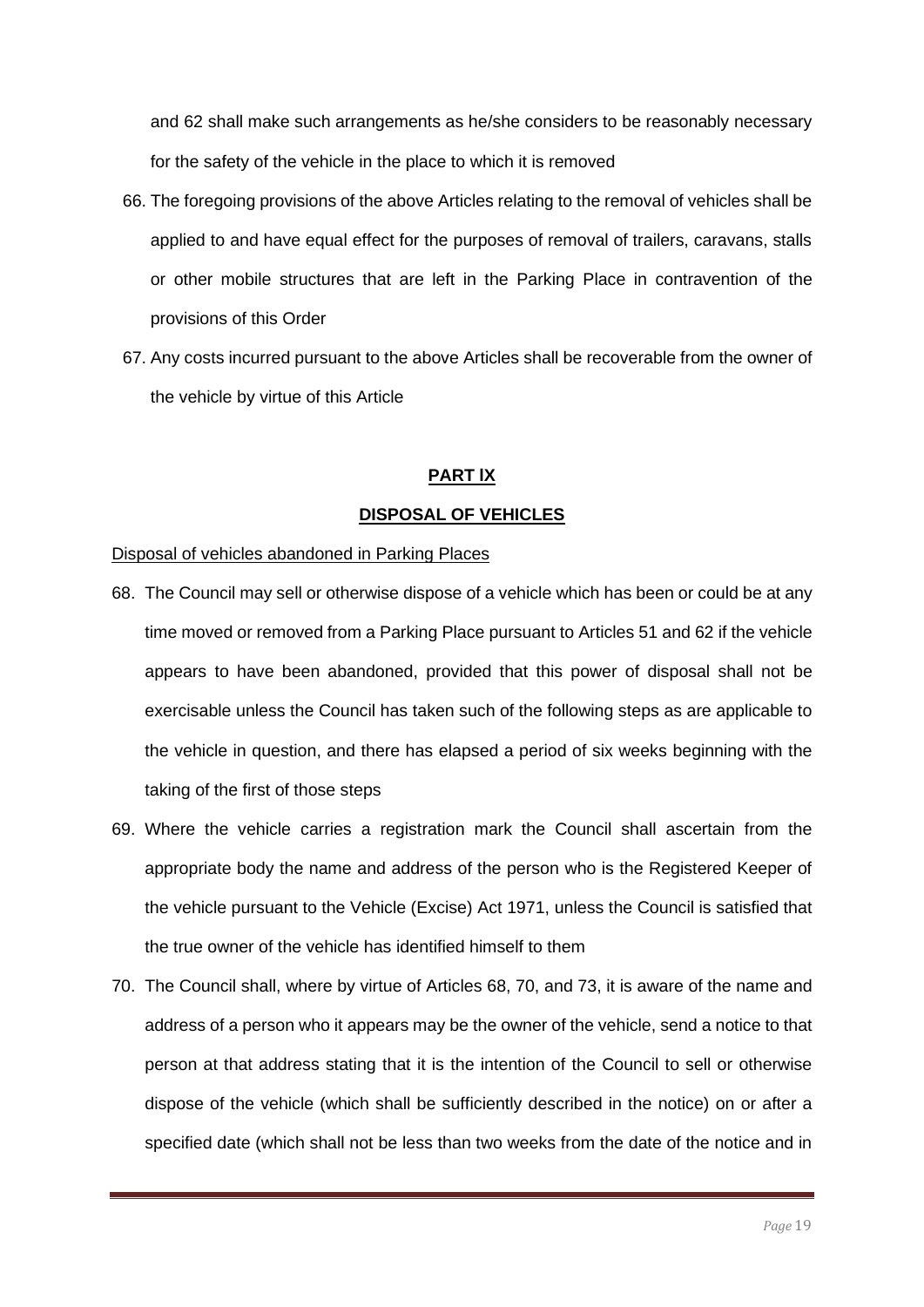any event not earlier than six weeks from the date of the first step taken by the Council under this part of this Order) unless it is in the meantime removed by or on behalf of the person from such place as is specified by the Council in the said notice or from such place as may be subsequently notified in writing by the Council to that person

- 71. If any person to whom a notice is sent in accordance with Article 69 informs the Council of the name and address of some other person who he/she alleges may be the owner of the vehicle, a notice stating the particulars mentioned in the last preceding Article shall be sent to that other person and to any further person who the Council may in consequence of the sending of the notice to the said other person be led to believe may be the owner of the vehicle
- 72. Where a vehicle does not carry a registration mark the first step to be taken by the Council shall be to apply in writing to the Chief Officer of Police in whose area the Parking Place is situated enquiring whom the officer considers is the owner of the vehicle and the address of that person
- 73. The Council shall then make such further enquires as to ownership as it thinks fit
- 74. Upon the sale of a vehicle by the Council, the Council shall apply the proceeds of sale in or towards the satisfaction of any costs incurred by it in connection with the disposal thereof and of any charges or payment to which it is entitled
- 75. In the event that any such costs incurred by the Council in connection with the disposal of the vehicle are not satisfied by virtue of the last preceding Article, the Council may recover those costs from the person who was the owner of the vehicle immediately before it was removed from the Parking Place, provided that that person was sent by the Council a notice under Article 69
- 76. Any sums received by the Council on the sale of a vehicle shall, after deducting any sum applied by virtue of Article 73, be payable within a period of one year from receipt hereof to any person to whom, but for such sale, the vehicle would have belonged and insofar as any such sums are not claimed within the said period they shall be paid into the General